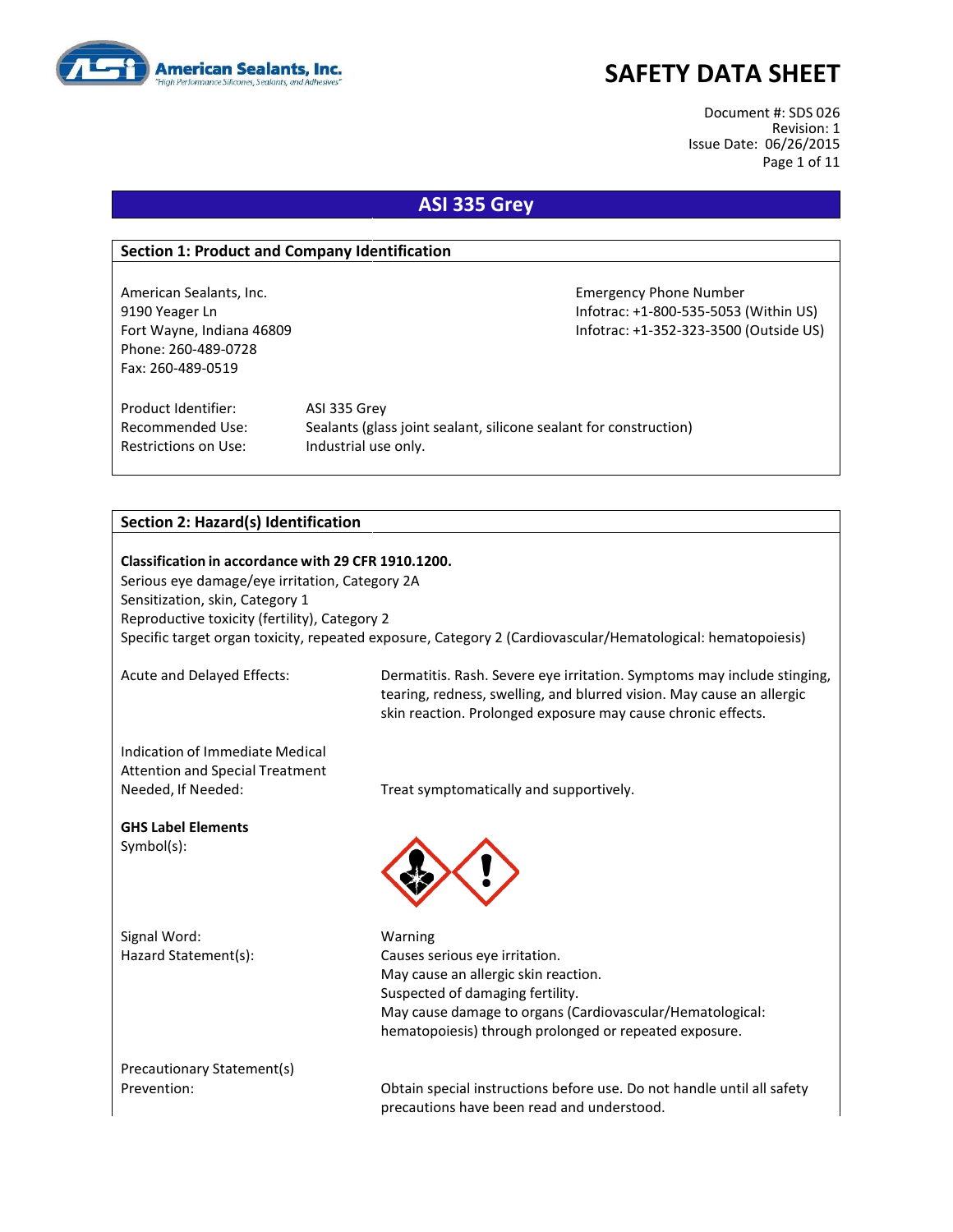

Product Identifier: ASI 335 Grey

Document #: SDS 026 Revision: 1

|           | Do not breathe dust/fume/gas/mist/vapors/spray.<br>Wear protective gloves/protective clothing/eye protection/face<br>protection. Wash thoroughly after handling.<br>Contaminated work clothing should not be allowed out of the<br>workplace.                                                                                                                                                                                           |
|-----------|-----------------------------------------------------------------------------------------------------------------------------------------------------------------------------------------------------------------------------------------------------------------------------------------------------------------------------------------------------------------------------------------------------------------------------------------|
| Response: | IF ON SKIN: Wash with plenty of soap and water.<br>If skin irritation or rash occurs: Get medical advice/attention. Get<br>medical advice/attention if you feel unwell.<br>IF IN EYES: Rinse cautiously with water for several minutes. Remove<br>contact lenses, if present and easy to do. Continue rinsing.<br>If eye irritation persists: Get medical advice/attention.<br>Take off contaminated clothing and wash it before reuse. |
| Storage:  | Store locked up.                                                                                                                                                                                                                                                                                                                                                                                                                        |
| Disposal: | Dispose of contents/container in accordance with<br>local/regional/national/international regulations.                                                                                                                                                                                                                                                                                                                                  |

#### **Section 3: Composition/Information on Ingredients CAS Component**<br> **CAS Component**<br> **Proprietary Methyloximesilane COMPONENTIAL COMPONENTIAL COMPONENTIAL COMPONENTIAL COMPONENTIAL** Proprietary Methyloximesilane 1 - < 3<br>Proprietary Vinyloximesilane 1 - < 3 Proprietary Vinyloximesilane<br>13463-67-7 Titanium oxide 13463-67-7 Titanium oxide < 1<br>Proprietary Alkoxysilane < 1 Proprietary Alkoxysilane<br>1333-86-4 Carbon black 1333-86-4 Carbon black 2010 Carbon black 20.0071999928<br>
96-29-7 Methylethylketoxime (Impurity) care and the control of the care of the control of the control of the c 96-29-7 Methylethylketoxime (Impurity)  $\langle 1 \rangle$ <br>556-67-2 Octamethylcyclotetrasiloxane (Impurity)  $\langle 1 \rangle$ Octamethylcyclotetrasiloxane (Impurity)

#### **Section 4: First-Aid Measures**

| Inhalation:   | IF INHALFD: Remove to fresh air.<br>Get medical attention if symptoms occur.                                                                                                                                                          |
|---------------|---------------------------------------------------------------------------------------------------------------------------------------------------------------------------------------------------------------------------------------|
| Skin Contact: | IF ON SKIN: Wash off with plenty of soap and water.<br>For minor skin contact, avoid spreading material on unaffected skin.<br>Get medical advice/attention if symptoms occur.<br>Take off contaminated clothing and wash before use. |
| Eye Contact:  | IF IN EYES: Flush eyes with water as a precaution. Remove contact lenses, if present and<br>easy to do. Continue rinsing.<br>If eye irritation develops and persists: Get medical advice/attention.                                   |
| Ingestion:    | Rinse mouth thoroughly with water.<br>Get immediate medical attention if symptoms occur.                                                                                                                                              |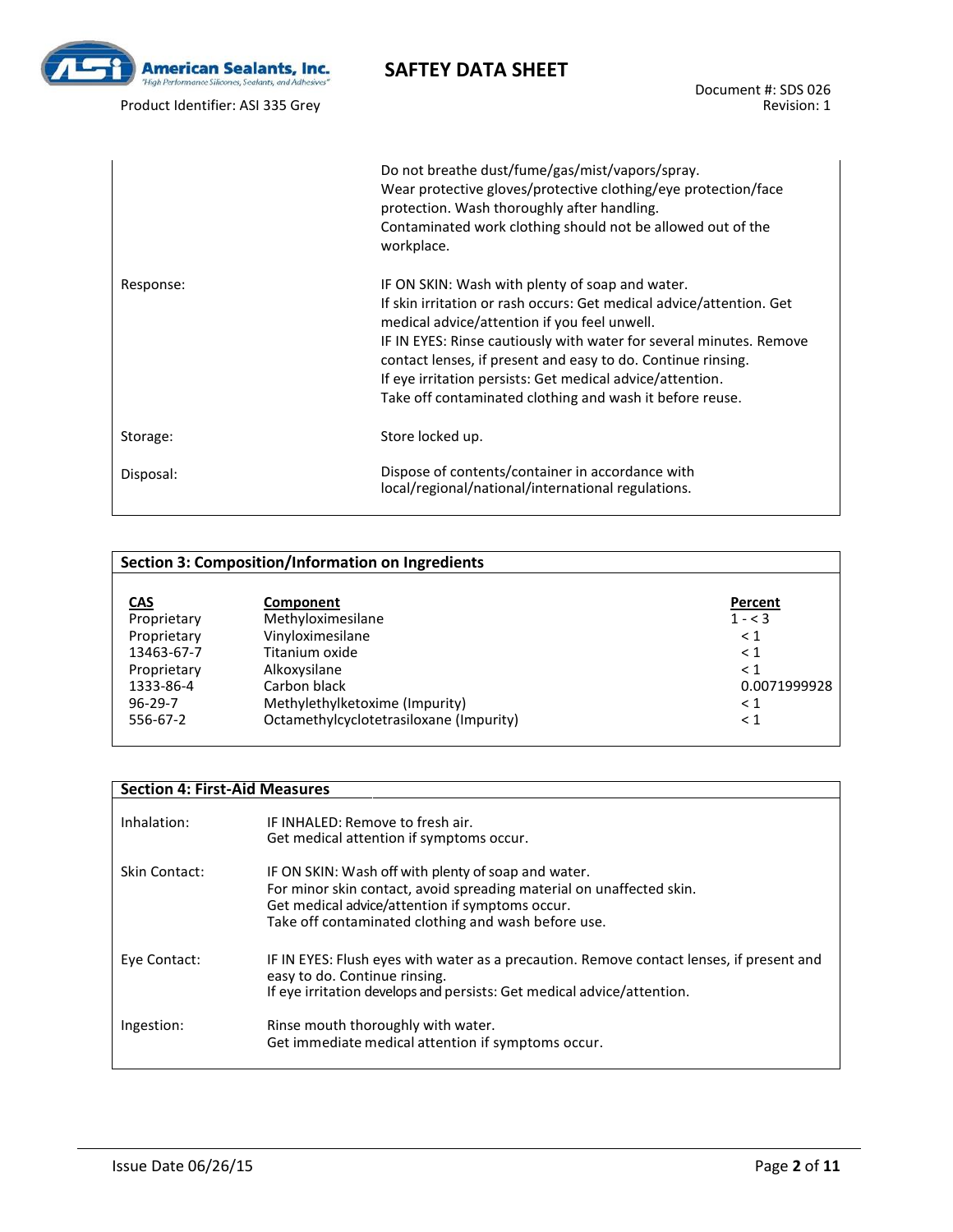

Product Identifier: ASI 335 Grey

| <b>Section 5: Fire-Fighting Measures</b>                          |                                                                                                                                                                 |
|-------------------------------------------------------------------|-----------------------------------------------------------------------------------------------------------------------------------------------------------------|
| Suitable Extinguishing Media:                                     | Use carbon dioxide, regular dry chemical powder, alcohol-resistant<br>foam, or water fog.                                                                       |
| Unsuitable Extinguishing Media:                                   | None known.                                                                                                                                                     |
| <b>Specific Hazards Arising from the Chemical</b>                 |                                                                                                                                                                 |
| <b>Hazardous Decomposition Products:</b>                          | By heating and fire, harmful vapors/gases may be formed.<br>Nitrogen oxides. (corrosive)                                                                        |
| Special Protective Equipment and<br>Precautions for Firefighters: | Firefighters must use standard protective equipment including flame<br>retardant coat, helmet, gloves, rubber boots, and self-contained<br>breathing apparatus. |
| Specific extinguishing methods:                                   | Move containers from fire area if you can do so without risk.                                                                                                   |

| <b>Section 6: Accidental Release Measures</b> |                                                                                                                                                                                                                                                               |
|-----------------------------------------------|---------------------------------------------------------------------------------------------------------------------------------------------------------------------------------------------------------------------------------------------------------------|
|                                               |                                                                                                                                                                                                                                                               |
| Personal Precautions, Protective              |                                                                                                                                                                                                                                                               |
| <b>Equipment and Emergency Procedures:</b>    | Keep unnecessary personnel away.                                                                                                                                                                                                                              |
|                                               | Do not touch or walk through spilled material.                                                                                                                                                                                                                |
|                                               | Ensure adequate ventilation.                                                                                                                                                                                                                                  |
|                                               | Wear appropriate personal protective equipment.                                                                                                                                                                                                               |
| <b>Environment Precautions:</b>               | Prevent further leakage or spillage if safe to do so. Local authorities<br>should be advised if significant spillages cannot be contained.                                                                                                                    |
| Methods and Materials for Containment         |                                                                                                                                                                                                                                                               |
| and Cleaning Up:                              | Eliminate sources of ignition.                                                                                                                                                                                                                                |
|                                               | Large Spills: Dike the spilled material, where this is possible. Cover<br>with plastic sheet to prevent spreading. Use a non-combustible<br>material like vermiculite, sand or earth to soak up the product and<br>place into a container for later disposal. |
|                                               | Small Spills: Wipe up with absorbent material (e.g. cloth, fleece).<br>Clean surface thoroughly to remove residual contamination.                                                                                                                             |
|                                               | Never return spills in original containers for re-use.                                                                                                                                                                                                        |

| <b>Section 7: Handling and Storage</b>                              |                                                                                                                                                                                     |
|---------------------------------------------------------------------|-------------------------------------------------------------------------------------------------------------------------------------------------------------------------------------|
| <b>Precautions for Safe Handling</b><br><b>Protective Measures:</b> | Provide adequate ventilation. Use care in handling/storage. Obtain<br>special instructions before use. Do not handle until all safety<br>precautions have been read and understood. |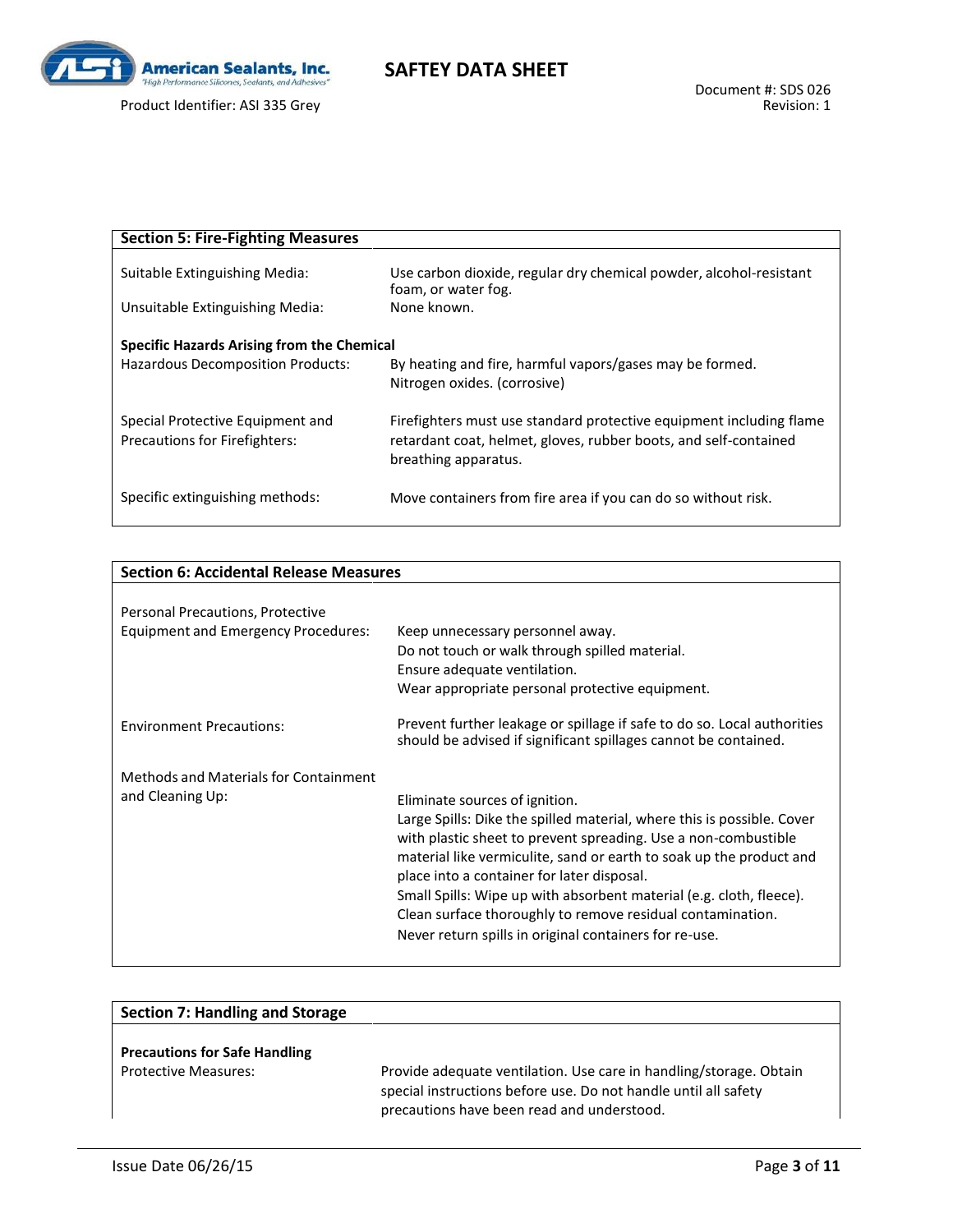

Product Identifier: ASI 335 Grey

|                                                                  | Do not breathe mist or vapor.<br>Avoid contact with eyes. Avoid contact with skin.                                                                          |
|------------------------------------------------------------------|-------------------------------------------------------------------------------------------------------------------------------------------------------------|
| Advice on General Occupational<br>Hygiene:                       | Do not eat, drink, or smoke when using this product.<br>Wash thoroughly after handling.<br>Wash contaminate clothing before reuse.                          |
| Conditions for Safe Storage, including<br>any Incompatibilities: | Store locked up. Keep in original container and tightly closed.<br>Keep out of the reach of children.<br>Store in a cool, dry place out of direct sunlight. |
| Incompatibilities:                                               | Strong oxidizing agents, water, moisture                                                                                                                    |

| <b>Section 8: Exposure Controls/Personal Protection</b>                           |                     |                                                                                                                    |                                                                                                                                                                                                                    |  |
|-----------------------------------------------------------------------------------|---------------------|--------------------------------------------------------------------------------------------------------------------|--------------------------------------------------------------------------------------------------------------------------------------------------------------------------------------------------------------------|--|
|                                                                                   |                     |                                                                                                                    |                                                                                                                                                                                                                    |  |
| <b>Component Exposure Limits</b><br>CAS                                           | Component           |                                                                                                                    | <b>Exposure Limits</b>                                                                                                                                                                                             |  |
|                                                                                   |                     |                                                                                                                    | ACGIH: 3 mg/m3 TWA (Inhalable fraction)                                                                                                                                                                            |  |
| 1333-86-4                                                                         | Carbon black        |                                                                                                                    | OSHA Z-1: 3.5 mg/m3 PEL                                                                                                                                                                                            |  |
|                                                                                   |                     |                                                                                                                    | NIOSH REL: 0.1 mg/m3 TWA                                                                                                                                                                                           |  |
| 13463-67-7                                                                        | Titanium oxide      |                                                                                                                    | ACGIH: 10 mg/m3 TWA                                                                                                                                                                                                |  |
|                                                                                   |                     |                                                                                                                    | OSHA Z-1: 15 mg/m3 PEL (total dust)                                                                                                                                                                                |  |
|                                                                                   |                     |                                                                                                                    | WEEL: 36 mg/m3 TWA                                                                                                                                                                                                 |  |
| $96 - 29 - 7$                                                                     | Methylethylketoxime |                                                                                                                    | 10 ppm                                                                                                                                                                                                             |  |
|                                                                                   | (Impurity)          |                                                                                                                    | Vendor: 10 ppm STEL; 3 ppm TWA                                                                                                                                                                                     |  |
| <b>Appropriate Engineering Controls:</b><br><b>Individual Protection Measures</b> |                     |                                                                                                                    | Provide adequate general and local exhaust ventilation.<br>Provide eyewash station.<br>Pay attention to ventilation such as local exhaust, mechanical and/or<br>door open for at least 24 hours after application. |  |
| Eye/Face Protection:                                                              |                     |                                                                                                                    | Wear tightly sealed safety glasses according to EN 166.<br>Provide an emergency eye wash fountain and quick drench shower in<br>the immediate work area.                                                           |  |
| <b>Skin Protection:</b>                                                           |                     |                                                                                                                    | Skin should be washed after contact.                                                                                                                                                                               |  |
| Hand Protection:                                                                  |                     | workday.                                                                                                           | Wear protective gloves. Wash hands before breaks and at the end of                                                                                                                                                 |  |
| <b>Respiratory Protection:</b>                                                    |                     | If airborne concentrations are above the applicable exposure limits,<br>use NIOSH approved respiratory protection. |                                                                                                                                                                                                                    |  |

#### **Section 9: Physical and Chemical Properties**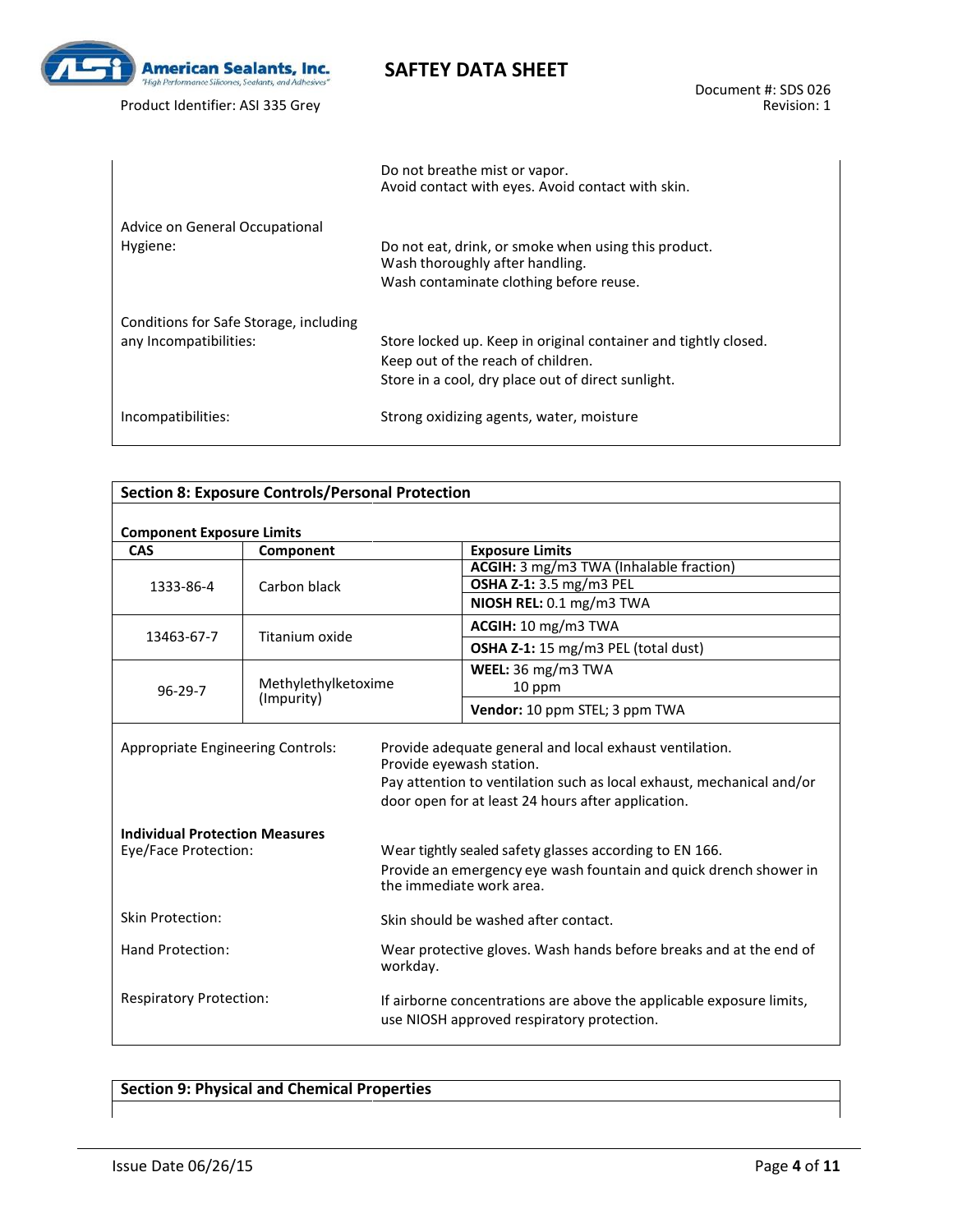

Product Identifier: ASI 335 Grey

| <b>Physical State:</b>           | Liguid              | Appearance:                 | Paste                   |
|----------------------------------|---------------------|-----------------------------|-------------------------|
| Color:                           | Grev                | <b>Physical Form:</b> Paste |                         |
| Odor:                            | Oxime odor          | <b>Odor Threshold:</b>      | Not available           |
| pH:                              | Not applicable      | <b>Melting Point:</b>       | Not applicable          |
| <b>Boiling Point:</b>            | Not applicable      | Decomposition:              | Not available           |
| <b>Flash Point:</b>              | 204.8 °F (96 °C)    | <b>Evaporation Rate:</b>    | $<$ 1 (Butyl Acetate=1) |
|                                  | Closed cup          |                             |                         |
| <b>OSHA Flammability Class:</b>  | Not classified as a | <b>Vapor Pressure:</b>      | Negligible $(25 °C)$    |
|                                  | flammability hazard |                             |                         |
| Vapor Density (air $= 1$ ):      | $> 1$ (air=1)       | Density:                    | 1.03 (25 °C)            |
| Specific Gravity (water $= 1$ ): | Not available       | <b>Water Solubility:</b>    | Not soluble             |
| Log KOW:                         | Not available       | Coeff. Water/Oil Dist:      | Not available           |
| KOC:                             | Not available       | <b>Auto Ignition:</b>       | Not available           |
| Viscosity:                       | Not applicable      | VOC:                        | $1 - 3%$                |
| Volatility:                      | Not available       | <b>Molecular Formula:</b>   | Not applicable          |
|                                  |                     |                             |                         |

#### **Section 10: Stability and Reactivity**

| Reactivity:                                                                          | Not classified as a reactivity hazard.                                                                                                                                                                                                                                                                                                                                                                                                                                                                                                                  |
|--------------------------------------------------------------------------------------|---------------------------------------------------------------------------------------------------------------------------------------------------------------------------------------------------------------------------------------------------------------------------------------------------------------------------------------------------------------------------------------------------------------------------------------------------------------------------------------------------------------------------------------------------------|
| <b>Chemical Stability:</b>                                                           | Stable at normal temperatures and pressure.                                                                                                                                                                                                                                                                                                                                                                                                                                                                                                             |
| Possibility of Hazardous Reactions:                                                  | Hazardous polymerization does not occur.                                                                                                                                                                                                                                                                                                                                                                                                                                                                                                                |
| Conditions to Avoid:<br>Incompatible Materials:<br>Hazardous Decomposition Products: | None known.<br>Strong oxidizing materials, water, moisture<br>This product reacts with water, moisture or humid air to evolve<br>following compounds: Methylethylketoxime. Refer to section 8:<br>exposure controls/personal protection and section 11: toxicological<br>information.<br>Thermal breakdown of this product during fire or very high heat<br>condition may evolve the following hazardous decomposition product:<br>Carbon oxides and traces of incompletely burned carbon compounds.<br>Silicon dioxide. Nitrogen oxides. Formaldehyde. |

|                       | <b>Section 11: Toxicological Information</b> |                 |                |                           |                 |
|-----------------------|----------------------------------------------|-----------------|----------------|---------------------------|-----------------|
| <b>Acute Toxicity</b> | <b>Component Analysis - LD50/LC50</b>        |                 |                |                           |                 |
| <b>CAS</b>            | Component                                    | <b>Result</b>   | <b>Species</b> | <b>Dose</b>               | <b>Exposure</b> |
|                       |                                              | LD50 Oral       | Rat            | 2995 mg/kg<br>2400 mg/kg  | N/A             |
| Proprietary           | Alkoxysilane                                 | LC50 Inhalation | Rat            | 1.49-2.44 mg/L            | 4 hr            |
|                       |                                              | LD50 Dermal     | Rabbit         | >2000 mg/kg<br>$16$ ml/kg | N/A             |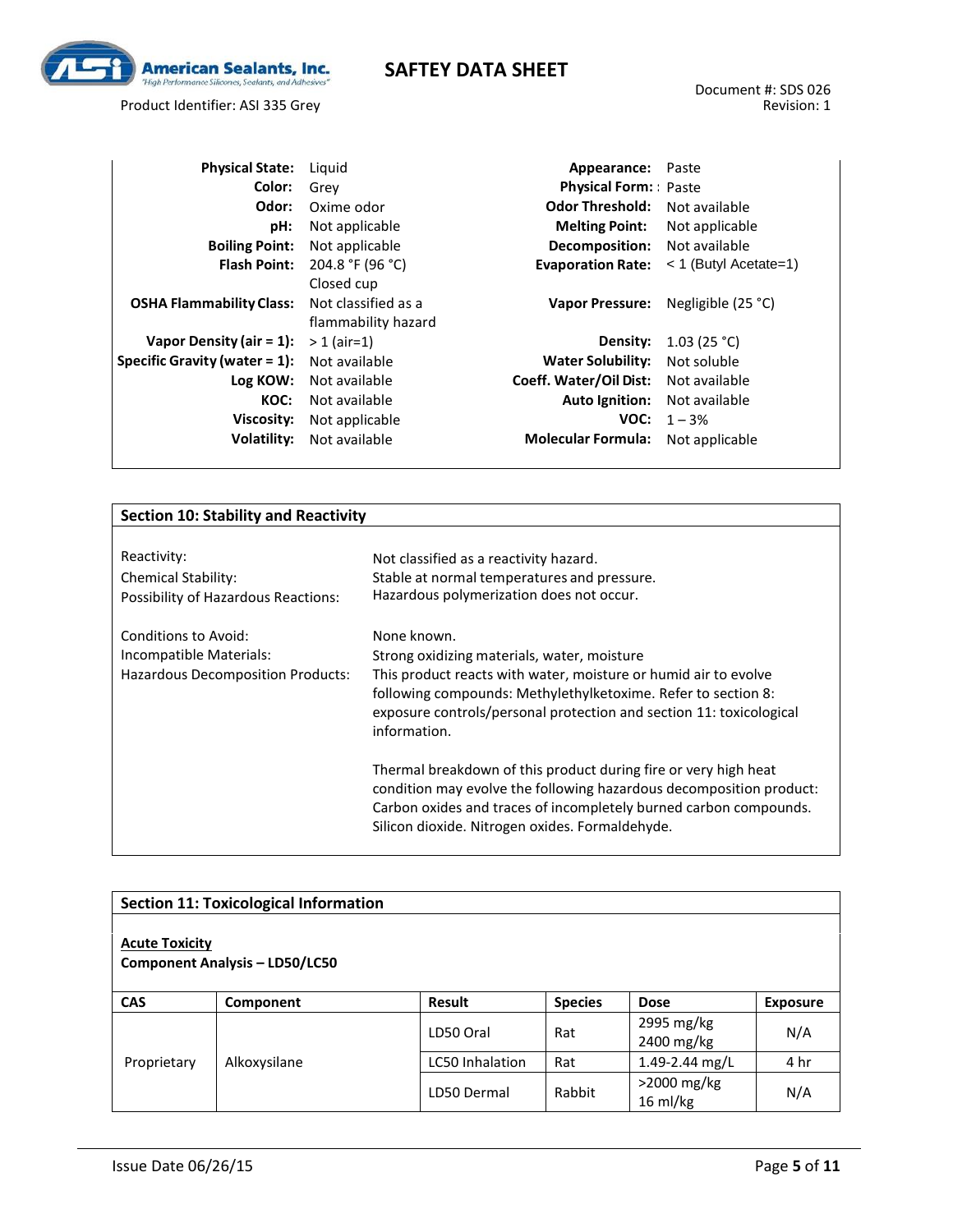

Product Identifier: ASI 335 Grey

| 1333-86-4                                                                                                                                                                                                                                        | <b>Carbon Black</b>                                                                                                   |                                                                                                                                                                                                                                                                                                                                                                                                                                                                                                                                                                                                                                                                                                                                                            | LD50 Oral                                        | Rat    | >8000 mg/kg | N/A |
|--------------------------------------------------------------------------------------------------------------------------------------------------------------------------------------------------------------------------------------------------|-----------------------------------------------------------------------------------------------------------------------|------------------------------------------------------------------------------------------------------------------------------------------------------------------------------------------------------------------------------------------------------------------------------------------------------------------------------------------------------------------------------------------------------------------------------------------------------------------------------------------------------------------------------------------------------------------------------------------------------------------------------------------------------------------------------------------------------------------------------------------------------------|--------------------------------------------------|--------|-------------|-----|
|                                                                                                                                                                                                                                                  | Methylethylketoxime                                                                                                   |                                                                                                                                                                                                                                                                                                                                                                                                                                                                                                                                                                                                                                                                                                                                                            | LD50 Oral                                        | Rat    | 930 mg/kg   | N/A |
| 96-297                                                                                                                                                                                                                                           | (Impurity)                                                                                                            |                                                                                                                                                                                                                                                                                                                                                                                                                                                                                                                                                                                                                                                                                                                                                            | LD50 Dermal                                      | Rabbit | 200 µl/kg   | N/A |
| Inhalation:<br>Ingestion:<br>Skin Contact:<br>Eye Contact:<br>Exposure:<br>Irritation/Corrosivity Data:                                                                                                                                          | <b>Information on Likely Routes of Exposure</b><br>Immediate and Delayed Effects:<br>Medical Conditions Aggravated by | No significant effects are expected.<br>No significant effects are expected.<br>May cause an allergic skin reaction.<br>Causes serious eye irritation.<br>Dermatitis. Rash. Severe eye irritation. Symptoms may include stinging,<br>tearing, redness, swelling, and blurred vision. May cause an allergic skin<br>reaction. Prolonged exposure may cause chronic effects.<br>No information is available.<br>SKIN-RABBIT : Moderately irritating [Alkoxysilane]<br>SKIN-RABBIT: 500mg/24 r MILD [Octamethylcyclotetrasiloxane]<br>Causes serious eye damage. [Vinyloximesilane] [Methylethylketoxime]<br>EYE-RABBIT: 15mg SEVERE [Alkoxysilane ]<br>Causes serious eye irritation. [Methyloximesilane]<br>EYE-RABBIT: MILD [Octamethylcyclotetrasiloxane] |                                                  |        |             |     |
| <b>Respiratory Sensitization:</b><br>Not available.                                                                                                                                                                                              |                                                                                                                       |                                                                                                                                                                                                                                                                                                                                                                                                                                                                                                                                                                                                                                                                                                                                                            |                                                  |        |             |     |
| Dermal Sensitization:                                                                                                                                                                                                                            |                                                                                                                       | May cause an allergic skin reaction. [Methyloximesilane]<br>[Vinyloximesilane]<br>[Methylethylketoxime]<br>Positive (Guinea pig) [Alkoxysilane]<br>No evidence of sensitization [Octamethylcyclotetrasiloxane]                                                                                                                                                                                                                                                                                                                                                                                                                                                                                                                                             |                                                  |        |             |     |
| Germ Cell Mutagenicity:                                                                                                                                                                                                                          |                                                                                                                       | Negative(Ames test, Chromosome analysis, Micronucleus test)<br>[Alkoxysilane]<br>Negative(Bacteria) [Octamethylcyclotetrasiloxane]                                                                                                                                                                                                                                                                                                                                                                                                                                                                                                                                                                                                                         |                                                  |        |             |     |
| Carcinogenicity:                                                                                                                                                                                                                                 |                                                                                                                       | Suspected of causing cancer. [Methylethylketoxime]<br>The following material is embedded in the product and not available as<br>respirable dusts. When used as intended or as supplied, the product will<br>not pose hazards:<br>Carbon black                                                                                                                                                                                                                                                                                                                                                                                                                                                                                                              |                                                  |        |             |     |
| <b>Component Carcinogenicity</b>                                                                                                                                                                                                                 |                                                                                                                       |                                                                                                                                                                                                                                                                                                                                                                                                                                                                                                                                                                                                                                                                                                                                                            |                                                  |        |             |     |
| <b>CAS</b>                                                                                                                                                                                                                                       | Component                                                                                                             | <b>Result</b>                                                                                                                                                                                                                                                                                                                                                                                                                                                                                                                                                                                                                                                                                                                                              |                                                  |        |             |     |
| 1333-86-4                                                                                                                                                                                                                                        | Carbon Black                                                                                                          |                                                                                                                                                                                                                                                                                                                                                                                                                                                                                                                                                                                                                                                                                                                                                            | IARC: Group 2B (possibly carcinogenic to humans) |        |             |     |
| 13463-67-7                                                                                                                                                                                                                                       | Titanium oxide                                                                                                        |                                                                                                                                                                                                                                                                                                                                                                                                                                                                                                                                                                                                                                                                                                                                                            | IARC: Group 2B (possibly carcinogenic to humans) |        |             |     |
| OSHA Specifically Regulated Substances (29 CFR 1910.1001-1050): Not listed.<br>Reproductive Toxicity:<br>Octamethylcyclotetrasiloxane administered to rats by whole body<br>inhalation at concentrations of 500 and 700 ppm for 70 days prior to |                                                                                                                       |                                                                                                                                                                                                                                                                                                                                                                                                                                                                                                                                                                                                                                                                                                                                                            |                                                  |        |             |     |

inhalation at concentrations of 500 and 700 ppm for 70 days prior to mating, through mating, gestation and lactation resulted in decreases in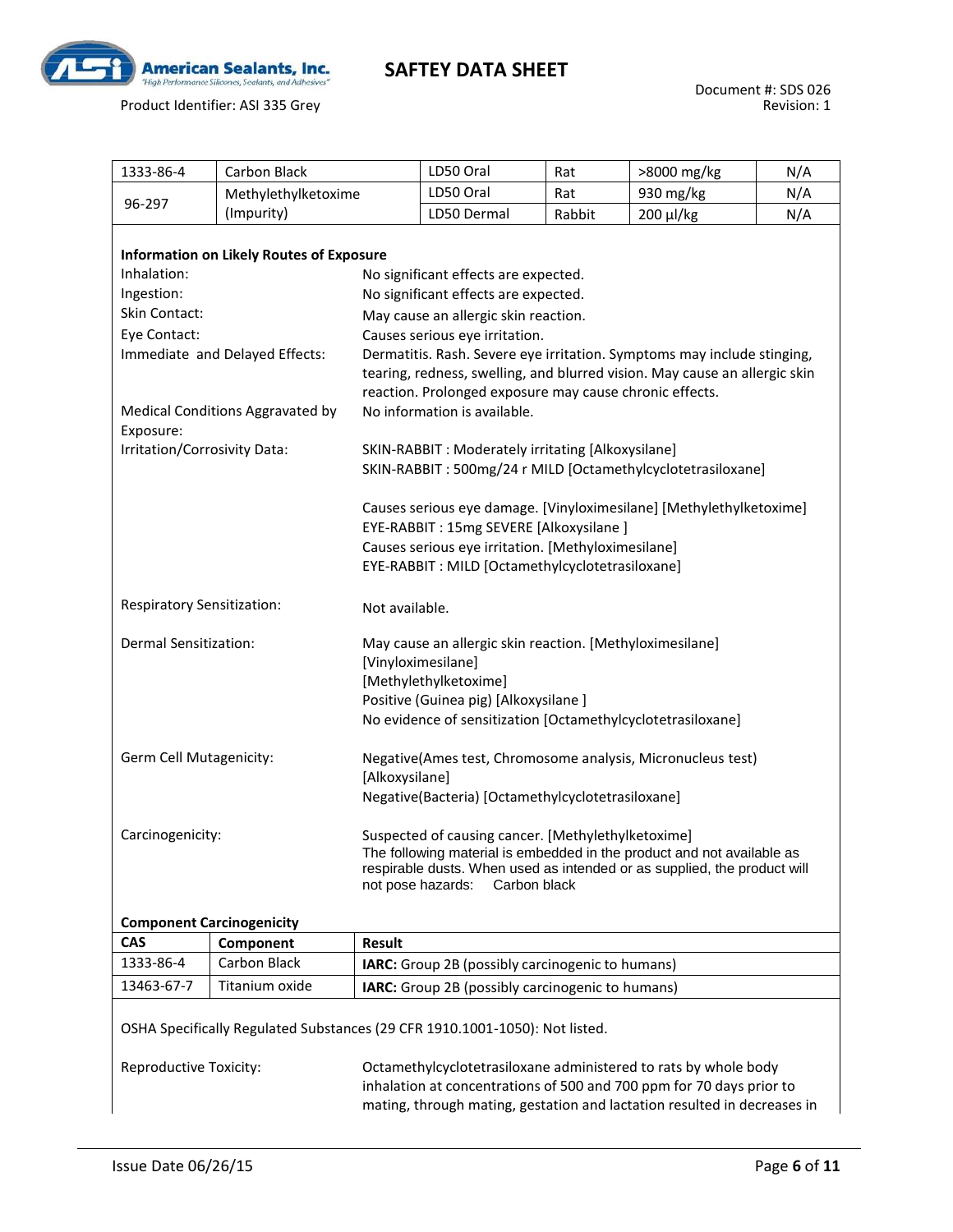

Product Identifier: ASI 335 Grey

|                                                        | NOAEL 500mg/kg/day (Rat) [Alkoxysilane]                                                                                                                                                                                                                                                                                                                                                                                                                                                                                                                                                                                                                                                                                                                                                                                                                                                                                                                                                                                                                                                                                                                                                                                                                                                                                                                                                                                                                       | live litter size. Additionally, increases in the incidence of deliveries of<br>offspring extending over an unusually long time period (dystocia) were<br>observed at these concentrations. Statistically significant alterations in<br>these parameters were not observed in the lower concentrations<br>evaluated (300 and 70 ppm). In a previous range-finding study, rats<br>exposed to vapor concentrations of 700 ppm had decreases in the<br>number of implantation sites and live litter size. The significance of these<br>findings to humans is not known. [Octamethylcyclotetrasiloxane]<br>Developmental toxicity: NOAEL 500mg/kg/day (Rat), Maternal toxicity: |
|--------------------------------------------------------|---------------------------------------------------------------------------------------------------------------------------------------------------------------------------------------------------------------------------------------------------------------------------------------------------------------------------------------------------------------------------------------------------------------------------------------------------------------------------------------------------------------------------------------------------------------------------------------------------------------------------------------------------------------------------------------------------------------------------------------------------------------------------------------------------------------------------------------------------------------------------------------------------------------------------------------------------------------------------------------------------------------------------------------------------------------------------------------------------------------------------------------------------------------------------------------------------------------------------------------------------------------------------------------------------------------------------------------------------------------------------------------------------------------------------------------------------------------|----------------------------------------------------------------------------------------------------------------------------------------------------------------------------------------------------------------------------------------------------------------------------------------------------------------------------------------------------------------------------------------------------------------------------------------------------------------------------------------------------------------------------------------------------------------------------------------------------------------------------------------------------------------------------|
| Specific Target Organ Toxicity -<br>Single Exposure:   | Not available.                                                                                                                                                                                                                                                                                                                                                                                                                                                                                                                                                                                                                                                                                                                                                                                                                                                                                                                                                                                                                                                                                                                                                                                                                                                                                                                                                                                                                                                |                                                                                                                                                                                                                                                                                                                                                                                                                                                                                                                                                                                                                                                                            |
| Specific Target Organ Toxicity -<br>Repeated Exposure: | repeated exposure:                                                                                                                                                                                                                                                                                                                                                                                                                                                                                                                                                                                                                                                                                                                                                                                                                                                                                                                                                                                                                                                                                                                                                                                                                                                                                                                                                                                                                                            | May cause damage to the following organs through prolonged or<br>Cardiovascular / Hematological: hematopoiesis. [Vinyloximesilane]                                                                                                                                                                                                                                                                                                                                                                                                                                                                                                                                         |
|                                                        | Cardiovascular / Hematological: hematopoiesis. [Methyloximesilane]<br>Repeated inhalation or oral exposure of mice and rats to<br>octamethylcyclotetrasiloxane produced an increase in liver size. No gross<br>histopathological or significant clinical chemistry effects were observed.<br>An increase in liver metabolizing enzymes, as well as a transient increase<br>in the number of normal cells (hyperplasia) followed by an increase in cell<br>size (hypertrophy) were determined to be the underlying causes of the<br>liver enlargement. The biochemical mechanisms producing these effects<br>are highly sensitive in rodents, while similar mechanisms in humans are<br>insensitive. A two year combined chronic and carcinogenicity assay was<br>conducted on octamethylcyclotetrasiloxane. Rats were exposed by<br>whole-body vapor inhalation 6hrs/day, 5days/week for up to 104 weeks to<br>0, 10, 30, 150 or 700ppm of octamethylcyclotetrasiloxane. The increase in<br>incidence of (uterine) endometrial cell hyperplasia and uterine adenomas<br>(benign tumors) were observed in female rats at 700ppm. Since these<br>effects only occurred at 700ppm, a level that greatly exceeds typical<br>workplace or consumer exposure, it is unlikely that industrial, commercial<br>or consumer uses of products containing octamethylcyclotetrasiloxane<br>would result in a significant risk to humans.<br>[Octamethylcyclotetrasiloxane] |                                                                                                                                                                                                                                                                                                                                                                                                                                                                                                                                                                                                                                                                            |
| <b>Aspiration Hazard:</b>                              | Not available.                                                                                                                                                                                                                                                                                                                                                                                                                                                                                                                                                                                                                                                                                                                                                                                                                                                                                                                                                                                                                                                                                                                                                                                                                                                                                                                                                                                                                                                |                                                                                                                                                                                                                                                                                                                                                                                                                                                                                                                                                                                                                                                                            |
| Further Information:                                   | to MEKO below:                                                                                                                                                                                                                                                                                                                                                                                                                                                                                                                                                                                                                                                                                                                                                                                                                                                                                                                                                                                                                                                                                                                                                                                                                                                                                                                                                                                                                                                | Methyl Ethyl Ketoxime (MEKO). Material will generate MEKO on exposure<br>to humid air gradually. Male rodents exposed to MEKO vapor at high<br>concentration throughout their lifetime developed liver cancer. But<br>relevance to humans is uncertain now. Please read the detail information                                                                                                                                                                                                                                                                                                                                                                             |
|                                                        | Skin Irritation:                                                                                                                                                                                                                                                                                                                                                                                                                                                                                                                                                                                                                                                                                                                                                                                                                                                                                                                                                                                                                                                                                                                                                                                                                                                                                                                                                                                                                                              | Causes mild irritation. Can be absorbed<br>through the skin.                                                                                                                                                                                                                                                                                                                                                                                                                                                                                                                                                                                                               |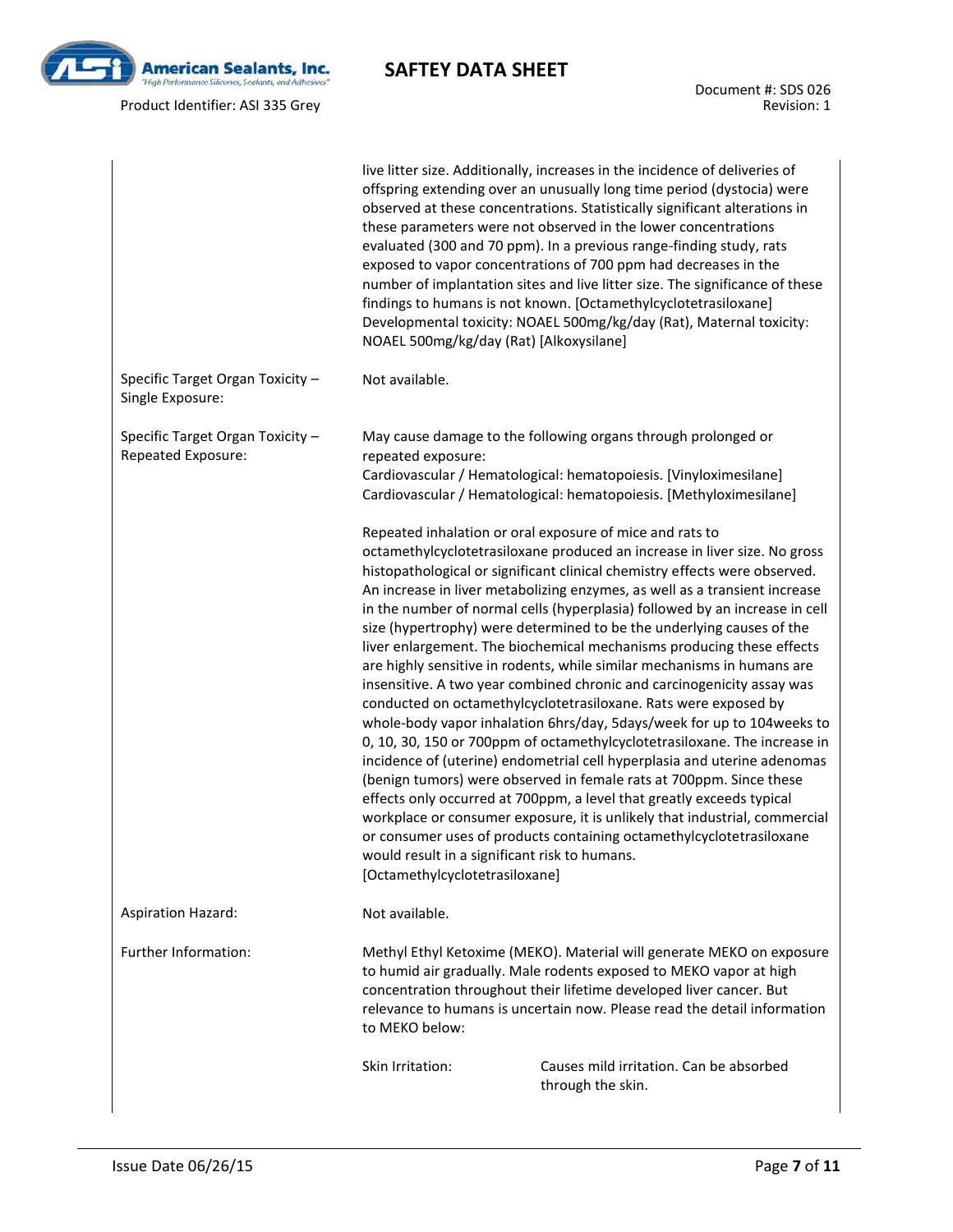

| Eyes Irritation:                                     | Causes severe irritation.                                                                                                                                                                                                                                                                                      |
|------------------------------------------------------|----------------------------------------------------------------------------------------------------------------------------------------------------------------------------------------------------------------------------------------------------------------------------------------------------------------|
| <b>Acute Oral Toxicity:</b>                          | LD50(rat) = $>900$ mg/kg                                                                                                                                                                                                                                                                                       |
| <b>Acute Dermal Toxicity:</b>                        | LD50(rabbit) = $>1000$ mg/kg                                                                                                                                                                                                                                                                                   |
| <b>Acute Inhalation Toxicity:</b>                    | LCSO(rat) > 4.83mg/l/4Hr                                                                                                                                                                                                                                                                                       |
| Inhalation Toxicity:                                 | Shows narcotic action at high concentration.<br>May produce blood effects                                                                                                                                                                                                                                      |
| Skin Sensitization:                                  | Positive(guinea pig)                                                                                                                                                                                                                                                                                           |
| Neurotoxicity:                                       | High dose can produce transient and<br>reversible change in neurobehavioral<br>function.                                                                                                                                                                                                                       |
| Carcinogenicity:                                     | Liver carcinomas were observed in a lifetime<br>inhalation study (ca.2 years) in which mice<br>and rats were exposed.                                                                                                                                                                                          |
| Other Chronic Study:                                 | Degenerative effects on the olfactory<br>epithelium of nasal passages occurred in a<br>concentration related manner in males and<br>females of mice and rats at MEKO<br>concentration of 15, 75 and 375ppm. The<br>significant change in hematological<br>parameters were observed at 404ppm<br>concentration. |
| Workplace<br><b>Environmental Exposure</b><br>Level: | Vendor guide: 3ppm(TWA), 10ppm(STEL)<br>AIHA WEEL: 10ppm(TWA)                                                                                                                                                                                                                                                  |

| <b>Section 12: Ecological Information</b>                                                                                                                                                                                                              |              |         |               |                                            |             |                 |  |  |  |
|--------------------------------------------------------------------------------------------------------------------------------------------------------------------------------------------------------------------------------------------------------|--------------|---------|---------------|--------------------------------------------|-------------|-----------------|--|--|--|
| <b>Ecotoxicity</b><br>Toxic to aquatic life. Toxic to aquatic life with long lasting effects. [Alkoxysilane]<br>May cause long lasting harmful effects to aquatic life. [Octamethylcyclotetrasiloxane]<br><b>Component Analysis – Aquatic Toxicity</b> |              |         |               |                                            |             |                 |  |  |  |
| <b>CAS</b>                                                                                                                                                                                                                                             | Component    | Aquatic | <b>Result</b> | <b>Species</b><br><b>Dose</b>              |             | <b>Exposure</b> |  |  |  |
| Proprietary                                                                                                                                                                                                                                            | Alkoxysilane | Fish    | <b>LC50</b>   | <b>Bluegill (Lepomis</b><br>macrochirus)   | $>100$ mg/L | 96 hr           |  |  |  |
|                                                                                                                                                                                                                                                        |              |         | <b>LC50</b>   | Fathead minnow<br>(Pimephales<br>promelas) | $>100$ mg/L | 96 hr           |  |  |  |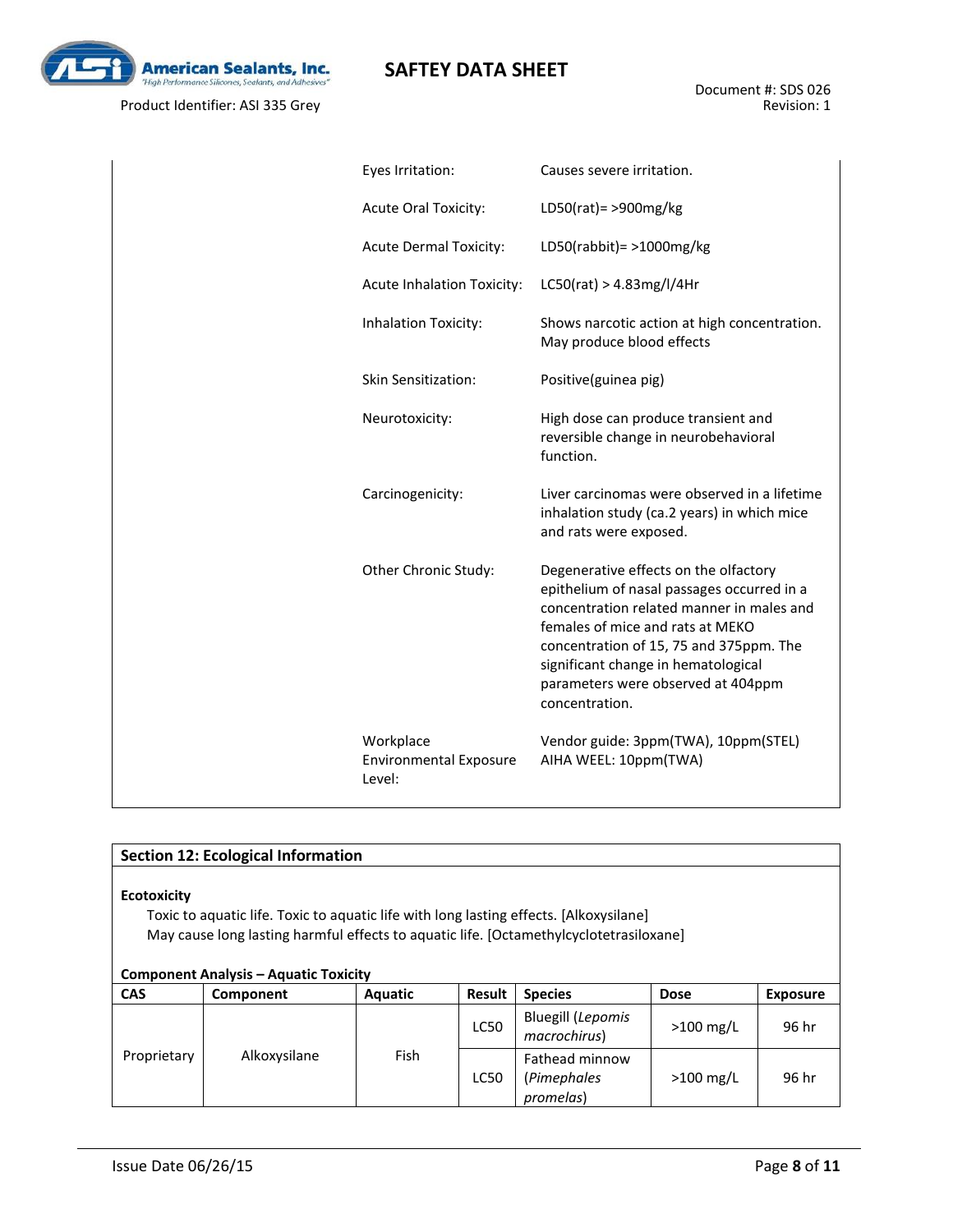

Product Identifier: ASI 335 Grey

|                                   |                                   |                                                                                             | <b>LC50</b>                               | Rainbow trout<br>(Oncorhynchus<br>mykiss)                       | $>100$ mg/L  | 96 hr |  |
|-----------------------------------|-----------------------------------|---------------------------------------------------------------------------------------------|-------------------------------------------|-----------------------------------------------------------------|--------------|-------|--|
|                                   |                                   | Invertebrates                                                                               | <b>EC50</b>                               | Water flea<br>(Daphnia magna)                                   | 90 mg/L      | 48 hr |  |
|                                   |                                   | Algae                                                                                       | EbC50                                     | Green algae<br>(Selenastrum<br>5.5 $mg/L$<br>capricornutum)     |              | 72 hr |  |
|                                   |                                   |                                                                                             | ErC50                                     | Green algae<br>(Selenastrum<br>capricornutum)                   | $8.8$ mg/L   | 72 hr |  |
| $96 - 29 - 7$                     | Methylethylketoxime<br>(Impurity) | Fish                                                                                        | <b>LC50</b>                               | Fathead minnow<br>(Pimephales<br>promelas)                      | 777-914 mg/L | 96 hr |  |
| 13463-67-7                        | Titanium oxide                    | Fish                                                                                        | <b>LC50</b>                               | Mummichog<br>(Fundulus<br>heteroclitus)                         | >1000 mg/l   | 96 hr |  |
|                                   |                                   | Invertebrates                                                                               | <b>EC50</b>                               | Water flea<br>(Daphnia magna)                                   | >1000 mg/l   | 48 hr |  |
| Persistence and Degradability:    |                                   |                                                                                             |                                           | Causes easily hydrolysis in water or atmosphere. [Alkoxysilane] |              |       |  |
| <b>Bioaccumulative Potential:</b> |                                   | Bio concentration Factor(BCF) / (Fathead minnows) : 12400<br>[Octamethylcyclotetrasiloxane] |                                           |                                                                 |              |       |  |
| Mobility in Soil:                 |                                   |                                                                                             | No information available for the product. |                                                                 |              |       |  |
| Biodegration:                     |                                   | No information available for the product.                                                   |                                           |                                                                 |              |       |  |

| <b>Section 13: Disposal Considerations</b> |                                                                                                                                       |  |  |  |  |  |
|--------------------------------------------|---------------------------------------------------------------------------------------------------------------------------------------|--|--|--|--|--|
| Disposal Methods:                          | Dispose in accordance with all applicable federal, state/regional and<br>local laws and regulations.                                  |  |  |  |  |  |
| Disposal of Contaminated Packaging:        | Dispose of unused product properly. Empty containers should be taken<br>to an approved waste handling site for recycling or disposal. |  |  |  |  |  |
| <b>Component Waste Numbers:</b>            | The U.S. EPA has not published waste numbers for this product's<br>components.                                                        |  |  |  |  |  |

| <b>Section 14: Transport Information</b> |                                    |  |  |  |  |
|------------------------------------------|------------------------------------|--|--|--|--|
|                                          |                                    |  |  |  |  |
| <b>International Regulation</b>          |                                    |  |  |  |  |
| IATA:                                    | Not regulated as a dangerous good. |  |  |  |  |
| IMDG:                                    | Not regulated as a dangerous good. |  |  |  |  |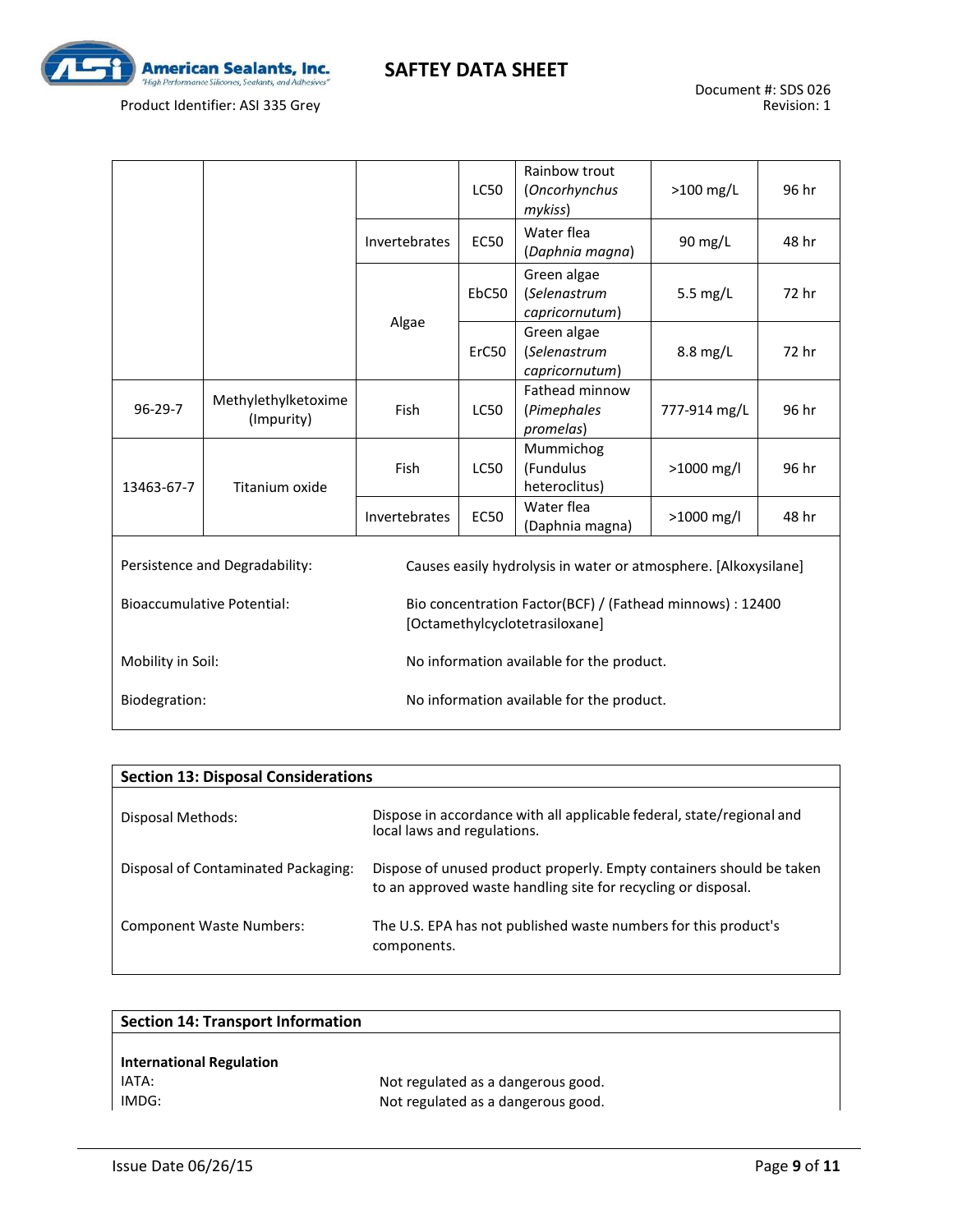

| Transport in bulk according to Annex<br>II of MARPOL 73/78 and the IBC Code: | This product is not intended to be transported in bulk. |
|------------------------------------------------------------------------------|---------------------------------------------------------|
| <b>Domestic Regulation</b><br>DOT:                                           | Not regulated as a dangerous good.                      |

| <b>Section 15: Regulatory Information</b>                                                 |                                                                                                                    |                                               |                                                        |                          |                                              |                             |            |                                                                                              |              |             |
|-------------------------------------------------------------------------------------------|--------------------------------------------------------------------------------------------------------------------|-----------------------------------------------|--------------------------------------------------------|--------------------------|----------------------------------------------|-----------------------------|------------|----------------------------------------------------------------------------------------------|--------------|-------------|
| <b>US Federal Regulations</b>                                                             |                                                                                                                    |                                               |                                                        |                          |                                              |                             |            |                                                                                              |              |             |
|                                                                                           |                                                                                                                    |                                               |                                                        |                          |                                              |                             |            | This product is a "Hazardous Chemical" as defined by the OSHA Hazard Communication Standard, |              |             |
|                                                                                           |                                                                                                                    |                                               |                                                        |                          |                                              |                             |            |                                                                                              |              |             |
| 29 CFR 1910.1200.                                                                         |                                                                                                                    |                                               |                                                        |                          |                                              |                             |            |                                                                                              |              |             |
|                                                                                           | Not listed<br>OSHA Specifically Regulated Substances (29 CFR 1910.1001-1050):                                      |                                               |                                                        |                          |                                              |                             |            |                                                                                              |              |             |
|                                                                                           |                                                                                                                    | SARA 302 Extremely Hazardous                  |                                                        |                          |                                              |                             |            |                                                                                              |              |             |
| Substances:                                                                               |                                                                                                                    |                                               |                                                        |                          | None contained in product.                   |                             |            |                                                                                              |              |             |
| <b>SARA 304:</b>                                                                          |                                                                                                                    |                                               |                                                        | Not applicable.          |                                              |                             |            |                                                                                              |              |             |
| SARA 311/312:                                                                             |                                                                                                                    |                                               |                                                        | None known.              |                                              |                             |            |                                                                                              |              |             |
| SARA 313:                                                                                 |                                                                                                                    |                                               |                                                        | TRI reporting            |                                              |                             |            |                                                                                              |              |             |
| TSCA:                                                                                     |                                                                                                                    |                                               |                                                        |                          |                                              |                             |            | All components of this product are listed on TSCA Inventory.                                 |              |             |
|                                                                                           | <b>US State Regulations</b>                                                                                        |                                               |                                                        |                          |                                              |                             |            |                                                                                              |              |             |
|                                                                                           |                                                                                                                    | Massachusetts Right-to-Know - Substance List: |                                                        |                          |                                              | Carbon black (1333-86-4)    |            |                                                                                              |              |             |
|                                                                                           |                                                                                                                    |                                               |                                                        |                          |                                              | Titanium oxide (13463-67-7) |            |                                                                                              |              |             |
| New Jersey Worker and Community Right-to-Know Act:                                        |                                                                                                                    |                                               |                                                        | Carbon black (1333-86-4) |                                              |                             |            |                                                                                              |              |             |
|                                                                                           |                                                                                                                    |                                               |                                                        |                          |                                              | Titanium oxide (13463-67-7) |            |                                                                                              |              |             |
| Pennsylvania Worker and Community Right-to-Know Law:                                      |                                                                                                                    |                                               |                                                        |                          | Carbon black (1333-86-4)                     |                             |            |                                                                                              |              |             |
|                                                                                           |                                                                                                                    |                                               |                                                        |                          | Titanium oxide (13463-67-7)<br>Not regulated |                             |            |                                                                                              |              |             |
| Rhode Island Right-to-Know:                                                               |                                                                                                                    |                                               |                                                        |                          |                                              |                             |            |                                                                                              |              |             |
|                                                                                           | <b>California Proposition 65:</b><br>WARNING! This product contains a chemical known to the state of California to |                                               |                                                        |                          |                                              |                             |            |                                                                                              |              |             |
|                                                                                           |                                                                                                                    |                                               | cause cancer.                                          |                          |                                              |                             |            |                                                                                              |              |             |
|                                                                                           | The following material is embedded in the product and not available as                                             |                                               |                                                        |                          |                                              |                             |            |                                                                                              |              |             |
|                                                                                           | respirable dusts. When used as intended or as supplied, the product will not                                       |                                               |                                                        |                          |                                              |                             |            |                                                                                              |              |             |
| pose hazards:<br>Carbon black<br>Carbon Black (1333-86-4<br>CRT: Listed date/Carcinogenic |                                                                                                                    |                                               |                                                        |                          |                                              |                             |            |                                                                                              |              |             |
| substance<br>Titanium oxide (13463-67-7)                                                  |                                                                                                                    |                                               | Listed: February 21, 2003<br>Listed: September 2, 2011 |                          |                                              |                             |            |                                                                                              |              |             |
|                                                                                           |                                                                                                                    |                                               |                                                        |                          |                                              |                             |            |                                                                                              |              |             |
| <b>Component Analysis - International Inventories</b>                                     |                                                                                                                    |                                               |                                                        |                          |                                              |                             |            |                                                                                              |              |             |
| <b>AICS</b>                                                                               | <b>DSL</b>                                                                                                         | <b>NDSL</b>                                   | <b>IECSC</b>                                           | <b>EINECS</b>            | <b>ELINCS</b>                                | <b>ENCS</b>                 | <b>ECL</b> | <b>New</b>                                                                                   | <b>PICCS</b> | <b>TSCA</b> |
| Yes                                                                                       | Yes                                                                                                                | No                                            | Yes                                                    | Yes                      | No                                           | Yes                         | Yes        | Zealand<br>Yes                                                                               | Yes          | Yes         |
|                                                                                           |                                                                                                                    |                                               |                                                        |                          |                                              |                             |            |                                                                                              |              |             |

**Section 16: Other Information**